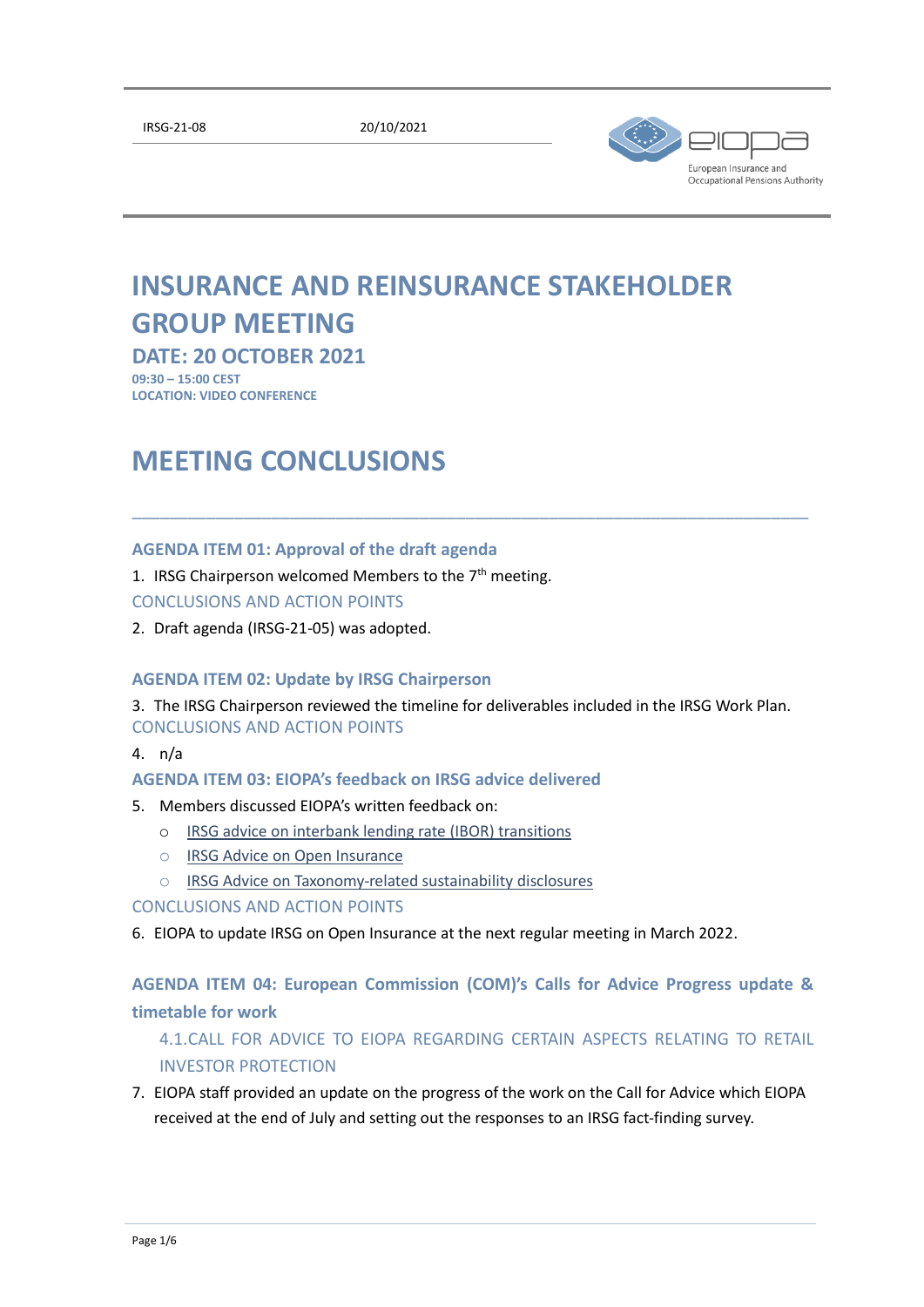- 8. Members raised comments regarding the need to reflect fully the specificities of insurance products such as guarantees and about the level of co-operation with ESMA e.g. on public consultations and hearings.
- 9. EIOPA staff stressed the regular discussions and close co-operation with ESMA. Due to the sensitivity of the issues raised in its Call for Advice and the fact that EIOPA had recently run a public evidence-gathering exercise on the application of the IDD, EIOPA will focus on running a short public consultation on its draft advice rather than launching a detailed Call for Evidence. 4.2.CALL FOR ADVICE TO THE JOINT COMMITTEE OF THE ESAS REGARDING THE PRIIPS REGULATION
- 10.EIOPA staff provided an update on (i) the progress of the work highlighting the ESAs' view that it is relevant to address additional issues to those set out in the mandate from the Commission (ii) work on an upcoming call for evidence that the ESAs intend to publish imminently for feedback within eight weeks.
- 11. On the question whether the ESAs were considering narrowing the scope of the Regulation, EIOPA mentioned that the ESAs are interested to gather views on the relevance of changes to the scope of the Regulation in general.

### CONCLUSIONS AND ACTION POINTS

- 12. Marcin Kawiński to lead the drafting on PRIIPs in view of request expected in January 2022.
- 13. Paul Fox to collect evidence on Retail Investor Strategy.

## **AGENDA ITEM 05: Solvency II 2020 Review**

- 14. EIOPA staff provided an update on the Commission's [proposal](https://ec.europa.eu/info/publications/210922-solvency-2-communication_en) pointing out at the main similarities and deviations from [EIOPA's advice](https://www.eiopa.europa.eu/browse/solvency-ii/2020-review-of-solvency-ii_en).
- 15. Members exchanged further views with EIOPA especially on the risk margin and volatility adjustment, as well as on proportionality issues (introduction of low-risk undertakings) and increase of reporting requirements, referring to previous [IRSG advice](https://www.eiopa.europa.eu/document-library/shg-advice/irsg-advice-solvency-ii-review) on the topic.

#### CONCLUSIONS AND ACTION POINTS

16. n/a

#### **AGENDA ITEM 06: IRSG own initiative on sustainable finance (SuFi)**

- 17. IRSG Chairperson invited members to specify their interest to draft an own initiative report on sustainable finance.
- 18. EIOPA's Executive Director pointed out that SuFi-related EIOPA's activities will be further sequenced in light of the COM renewed sustainable finance strategy and proposed Solvency II mandates.
- 19. EIOPA staff informed IRSG about the launch of two work streams relating to climate change as part of the EU-US dialogue relating to: disclosure, climate modelling and mitigation and adaptation to climate change. Referring to the need to promote access to insurance as part of social sustainability effort, EIOPA acknowledged that social ESG aspects will require more attention going forward, starting with risk management and disclosure.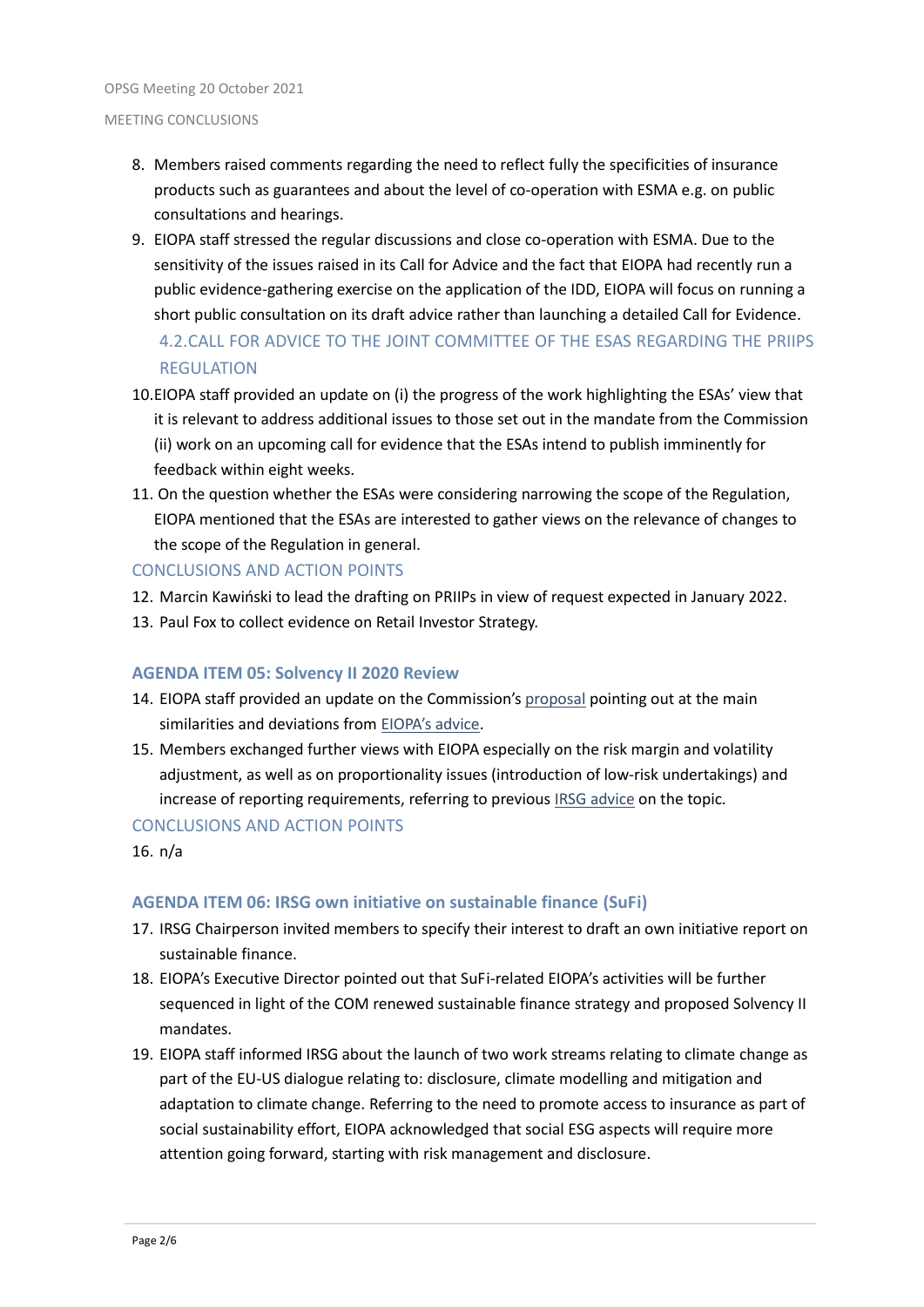#### CONCLUSIONS AND ACTION POINTS

- 20. Marcin Kawiński and Niko Daskalakis supported by Claudia Donzelmann to lead the drafting on upcoming SuFi-related IRSG advice.
- 21. EIOPA to keep IRSG informed on sequencing of its sustainable finance activities.
- 22. IRSG to align to extent possible timing and priorities with EIOPA's activities on sustainable finance in the [EIOPA Annual Work Programme 2022](https://www.eiopa.europa.eu/document-library/annual-work-programme/revised-single-programming-document-2022-2024_en#:~:text=The%20Single%20Programming%20Document%202022-2024%20sets%20out%20EIOPA%E2%80%99s,the%20macroeconomic%20environment%20and%20the%20overall%20European%20agenda.)

### **AGENDA ITEM 07: Update by EIOPA**

- 23.EIOPA's new Chairperson introduced herself and outlined EIOPA's [strategic work on insurance.](https://www.eiopa.europa.eu/media/news/eiopa-sets-out-its-strategic-priorities-coming-year_en) She further updated members on the following topics:
- 24. ONGOING IMPROVEMENTS TO EIOPA'S PUBLIC WEBSITE AND EXTRANET

EIOPA thanked IRSG Members on behalf of EIOPA's Quality Control Committee for taking part in a survey about the user experience on EIOPA's public website and Extranet. Taking into account the concrete recommendations to EIOPA on how to improve both sites, a project has been launched to prioritise and deliver solutions on issues ranging from access and IT security, to permissions and usability (easy access to information such as Q&As on Regulations, online collaboration).

- 25. [EIOPA'S WORK ON EUROPEAN COMMISSION'S CA](https://ec.europa.eu/info/sites/default/files/business_economy_euro/banking_and_finance/documents/210202-call-advice-esas-digital-finance_en.pdf)LL FOR ADVICE ON DIGITAL FINANCE
- 26. EIOPA'S WORK ON INTE[RNAL MODELS 3 COMPARATIVE STUDIES ONGOING](https://www.eiopa.europa.eu/document-library/feedback-request/study-diversification-internal-models-phase-2)
- 27. 5TH SUSTAINABLE FINANCE [ROUNDTABLE ON 7 DECEMBER 2021](https://www.eiopa.europa.eu/media/event/5th-eiopa-sustainable-finance-roundtable)
- 28. Members exchanged further views with EIOPA's Chairperson on topics of: Access to data for scientific purposes, Digital Finance, Open Insurance, Cyber Insurance, and Retail Investor Strategy.

#### CONCLUSIONS AND ACTION POINTS

29. n/a

# **AGENDA ITEM 08: Revision of Guidelines on valuation of Technical Provisions and contract boundaries**

30. Tony O'Riordan presented the comments received and Members reacted on the draft, e.g. on contract boundaries guidelines where a quantitative approach is been sought to reconcile divergent views between undertakings and supervisors on the matter.

#### CONCLUSIONS AND ACTION POINTS

31. Tony O'Riordan to finalise IRSG advice and submit to EIOPA by 12 November 2021.

# **AGENDA ITEM 09: Q&As on the implementation of the Pan European Pension Product (PEPP)**

32. IRSG Chairperson presented the draft set of questions to EIOPA.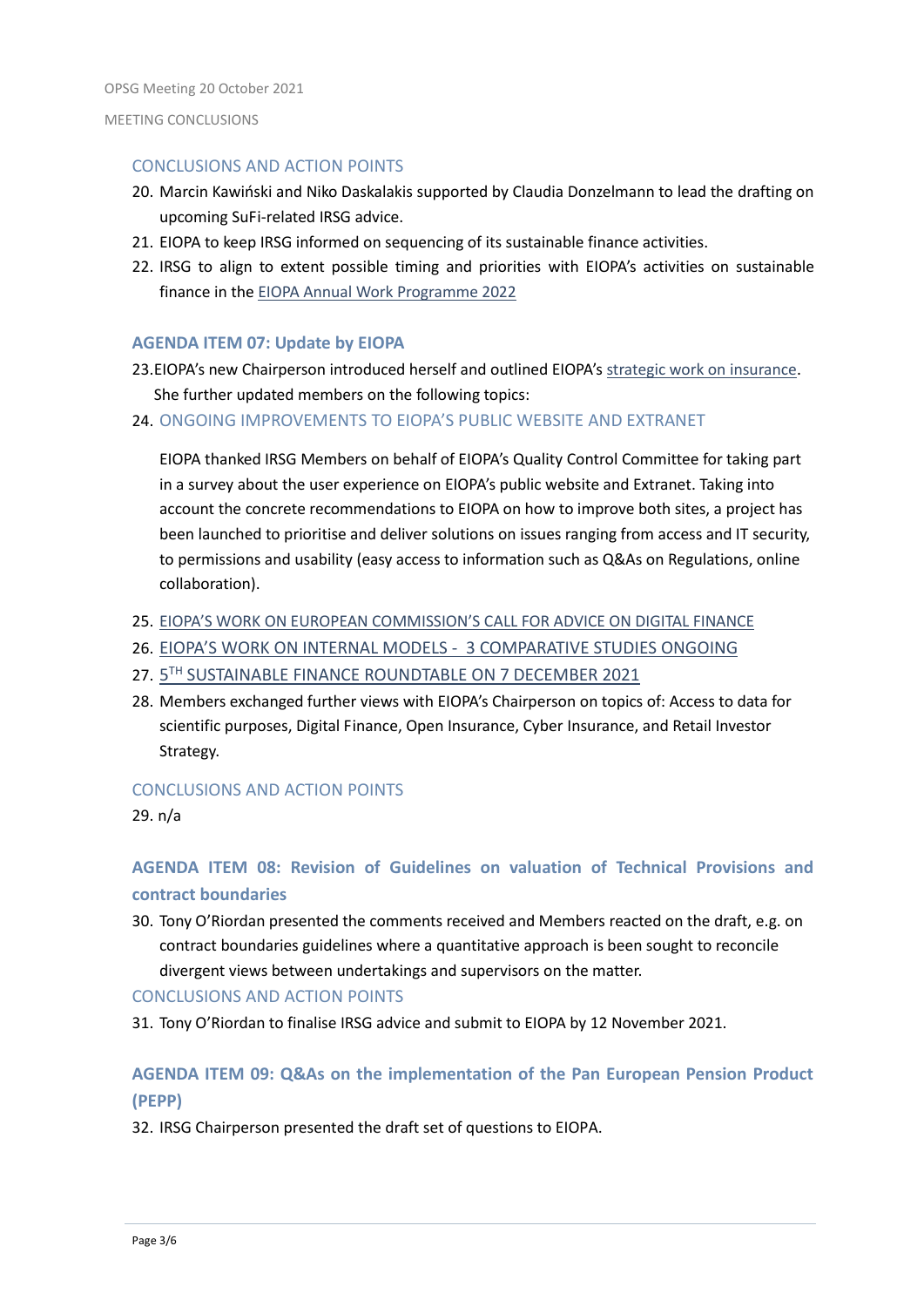OPSG Meeting 20 October 2021

#### MEETING CONCLUSIONS

33. EIOPA staff appreciated the proactive efforts of Members to advise on challenges ahead of the implementation date in March 2022. They confirmed that most of the questions raised were being also discussed within the supervisory community.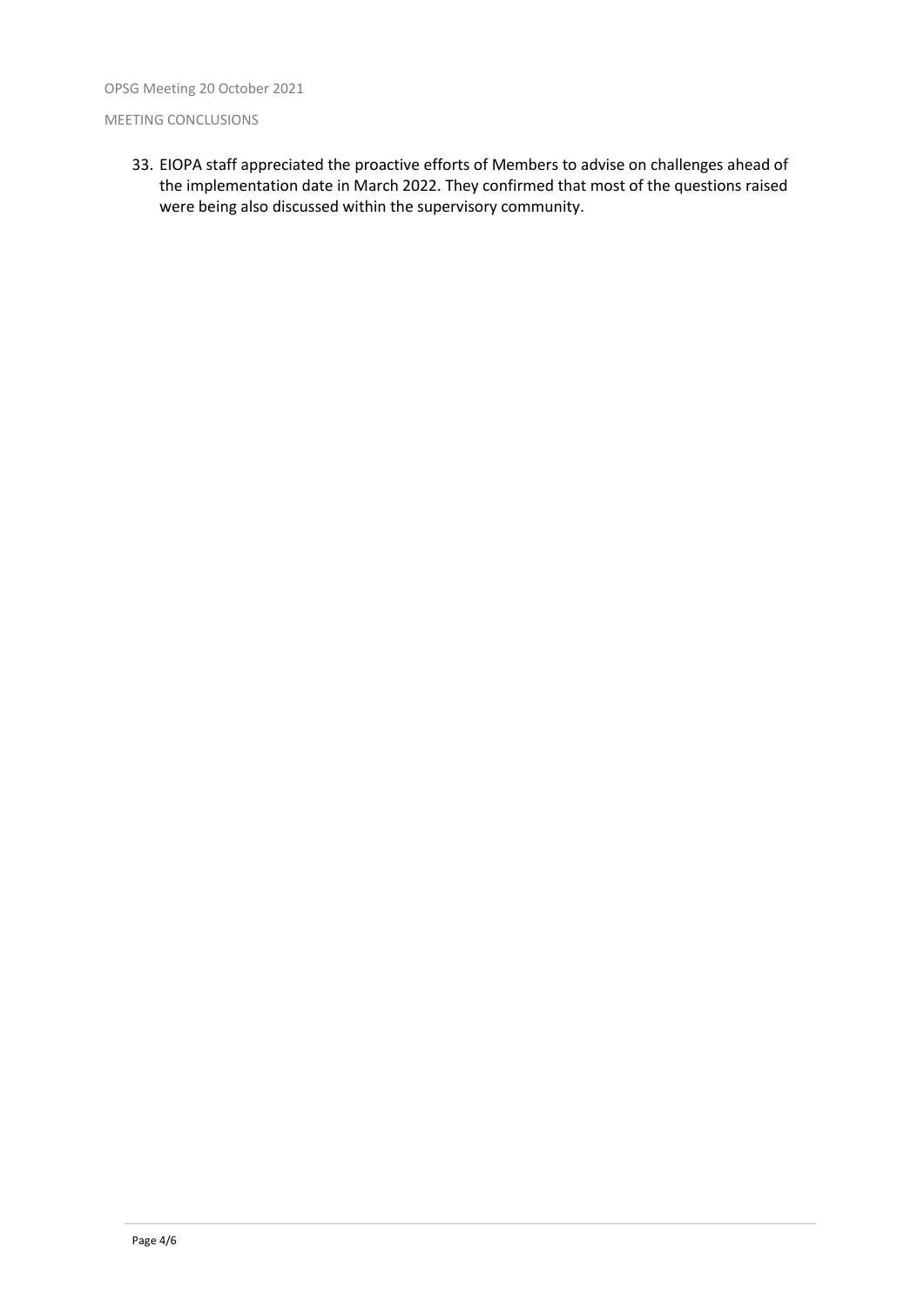#### CONCLUSIONS AND ACTION POINTS

- 34. EIOPA's Stakeholder Chairpersons to jointly submit the questions to EIOPA.
- 35. EIOPA to answer the Joint OPSG/IRSG Questions once they have been compiled and finalised by the two groups.
- **AGENDA ITEM 10: Update on Advisory Committee on Proportionality (ACP)**
- 36. EIOPA staff provided an update on the work of the Advisory Committee on Proportionality. The methodology of the ACP for assessing the impact of the proportionality aspects and the process to advise EIOPA is now finalised. The ACP advice on EIOPA's 2022 Annual Work Plan was also delivered to BoS.

#### CONCLUSIONS AND ACTION POINTS

37. Members to volunteer to participate in further proportionality-related work.

#### **AGENDA ITEM 11: Any Other Business (AOB):**

38. n/a CONCLUSIONS AND ACTION POINTS 39. EIOPA to circulate the calendar of 2022 meetings.

Page 5/6